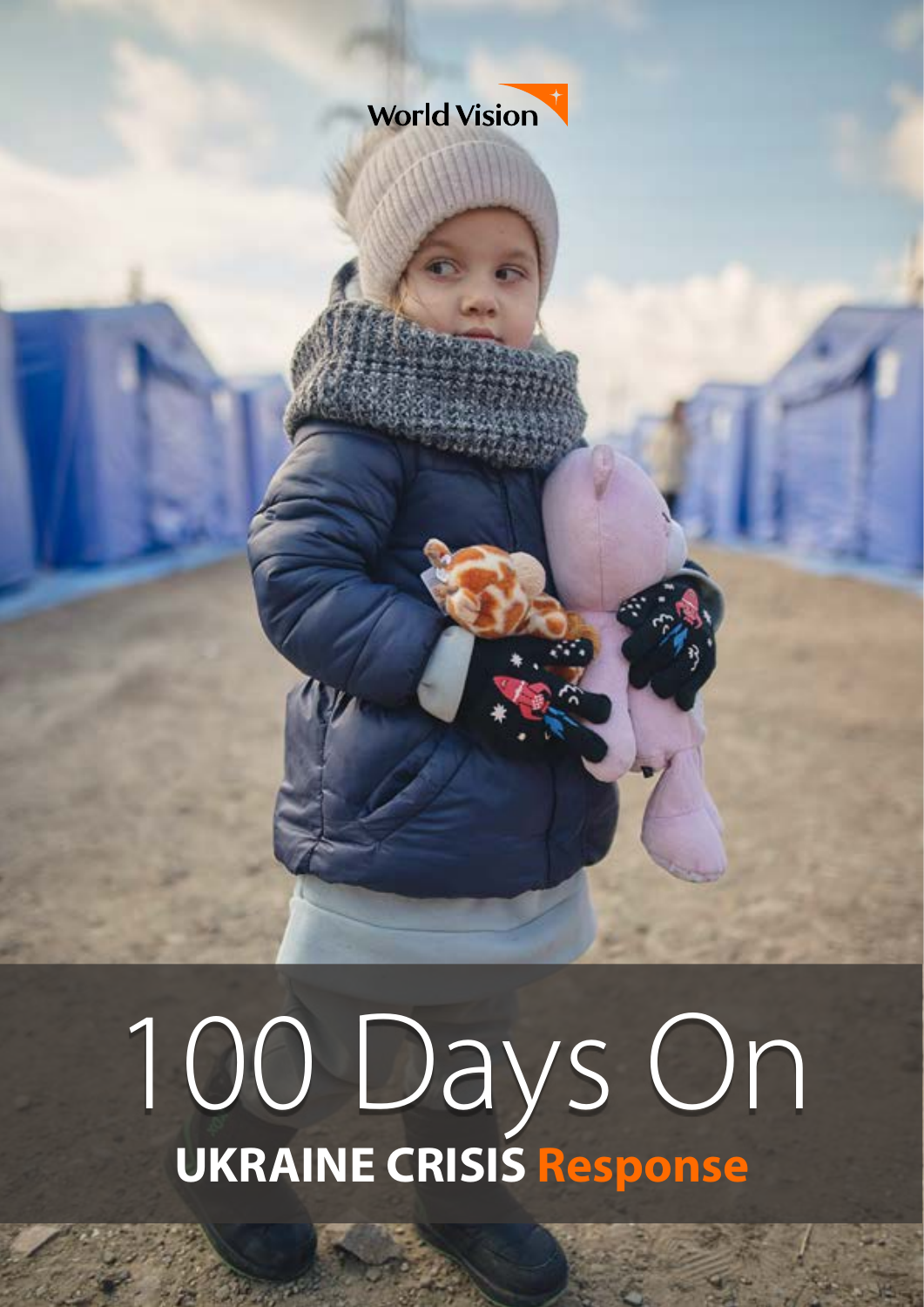# **Table of Contents**

| <b>Response Overview</b>                       | $\overline{\mathbf{3}}$ |
|------------------------------------------------|-------------------------|
| <b>Response Goal</b>                           | 5                       |
| Impact by sector                               | 6                       |
| Strategic Objective 1: BASIC NEEDS             | 6                       |
| Strategic Objective 2: PROTECTIVE ENVIRONMENTS | 9                       |
| Strategic Objective 3: ACCESS TO INFORMATION   | 10                      |
| World Vision programming approaches in review  | 13                      |
| Working with Partners                          | 13                      |
| Moving forward                                 | 14                      |
| <b>External Engagement</b>                     | 16                      |
| Advocacy                                       | 16                      |
| Media & Communications                         | 17                      |
| <b>Financial Report</b>                        | 18                      |
| Thank you to all our partners and donors       | 18                      |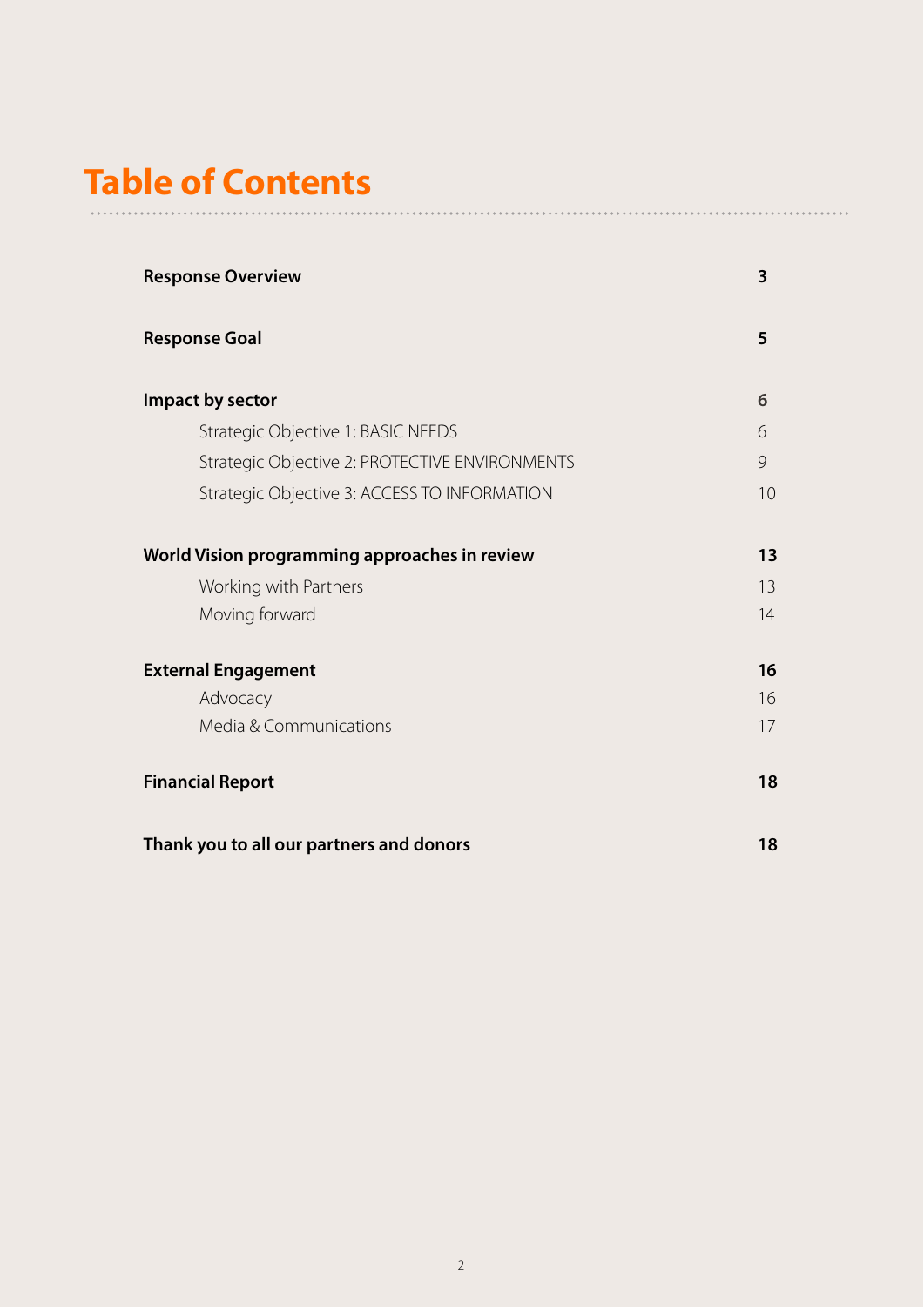# **Response Overview**

Europe is experiencing the largest refugee and humanitarian crisis on its soil since World War II. Families are being torn apart, and children are suffering the worst of all. In Ukraine itself, children and their families are facing extreme hardships. They are at constant risk of injury or death and living amongst ongoing armed conflict, whilst shielding from bombardments and artillery fire. They are surviving in basements, whilst struggling with shortages in food, water, healthcare, and power.

**World Vision has been responding since the onset of the crisis.** Our response began in Romania where World Vision has been operating for over 30 years. We initially met basic needs on the border, providing sustenance and connecting refugees to essential services, such as transport, shelter, and healthcare. From early March, World Vision pivoted to building a more complex multi-country, multi-sector response to meet the varying needs of refugees, delivering life-saving assistance to meet basic needs, creating and supporting protective environments, and facilitating access to information and basic services.

### **SITUATION IN NUMBERS**



# **people internally displaced**

**7.1** million

# **refugees**



### **1/3** of Ukraine's **pre-war population More than**

# **6.8 million 19.19 Cand 2/3** of its **children,**

have now fled their homes

### **over 24** million **people,**



**more than half of Ukraine's population, will require humanitarian assistance in the months ahead.**

## **15.7** million (over 65%)



of the people in need are inside Ukraine

## **10.2** million **people**



**need food and livelihood assistance.** 

## **15.7** million **people**



**need protection assistance and services, including**

# **2.1 million children**

# **3.3** million **people**



**will need protection services due to gender-based violence**

# **14.5** million **people**



**will need mine action-related assistance**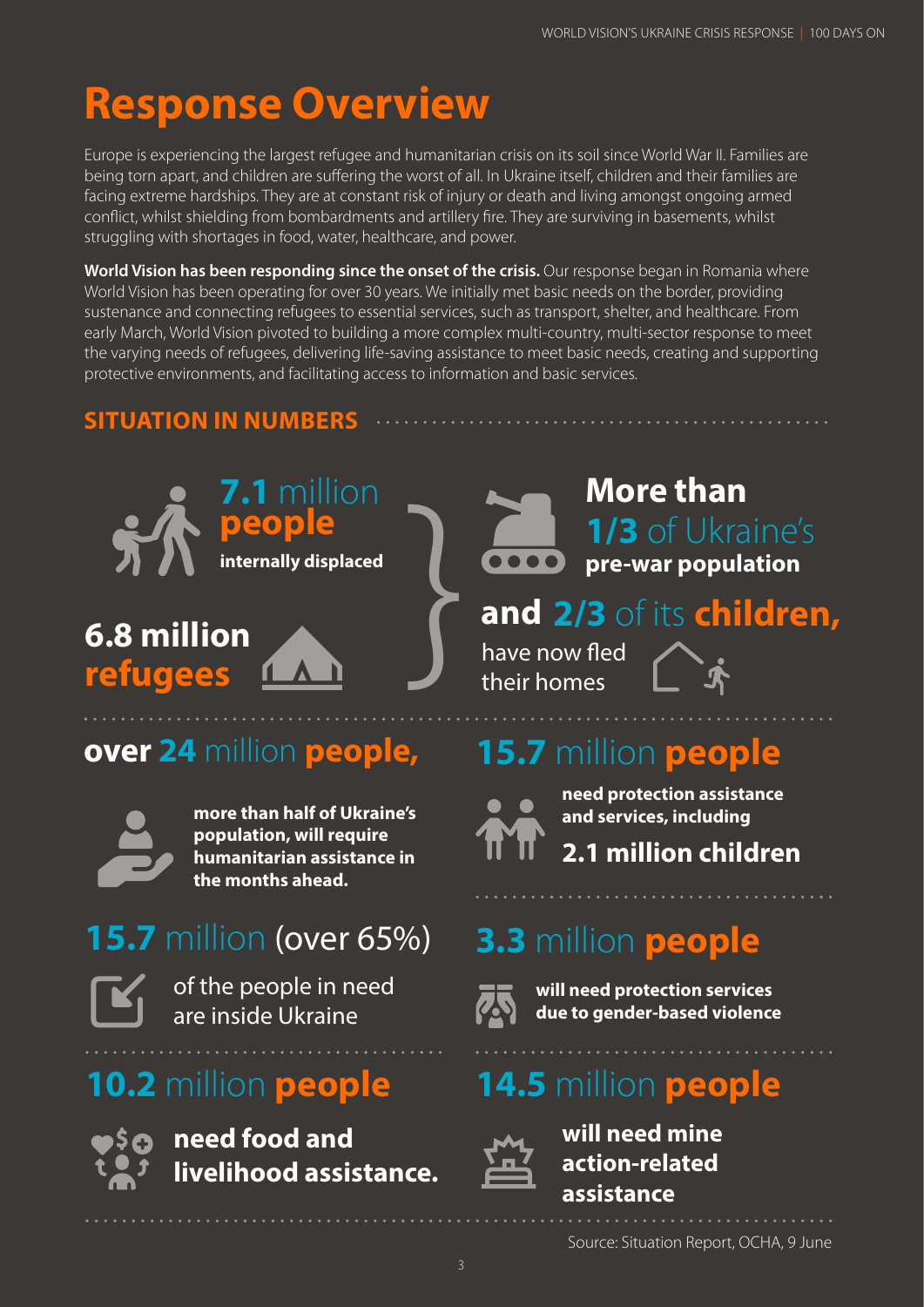In the first 100 days of our response, we have established offices and projects in Moldova and Ukraine, with a focus on delivering life-saving assistance to meet the basic and protection needs of refugees, internally displaced people, and host community members in Romania, Moldova, Georgia, and Ukraine.

We have rapidly scaled up our own projects to implement directly - delivering essential aid to hospitals and host communities in Chernivtsi, Ukraine, working with World Food Programme to hire a team and deliver cash to host communities in Moldova, and creating new programmes giving children safe environments to learn and play in Romania and Georgia.

However, above all this has been a response about partnering, and we are incredibly proud of the wide range of partners we are working with, from coalitions of social workers in Romania, to large international NGOs in Ukraine. In total we have vetted, and are either partnering or planning to work with, 24 national NGOs in Ukraine, Romania and Moldova, 13 government institutions, and 10 international NGOs.

The fluid nature of this crisis, and the scale of the need means over the past 100 days we have frequently needed to adapt and flex our response to meet daily challenges, while also scaling our response to meet the needs of millions. The scale of the numbers being displaced, the damage to infrastructure, and the harm being done to people and places are things we have witnessed in conflicts before. We know that the needs will be long-lasting and complex, with many opportunities to support emerging.

**We call on all sides to promote peace,** asking and praying that diplomatic solutions can be found in order to halt a worsening humanitarian crisis. Children deserve our very best attempts to keep peace. Our hearts and sincere prayers go out to them and their families.

**World Vision** 

Opening ceremony of the office of World Vision Moldova in Chisinau. © 2022 Jaco Klamer / World Vision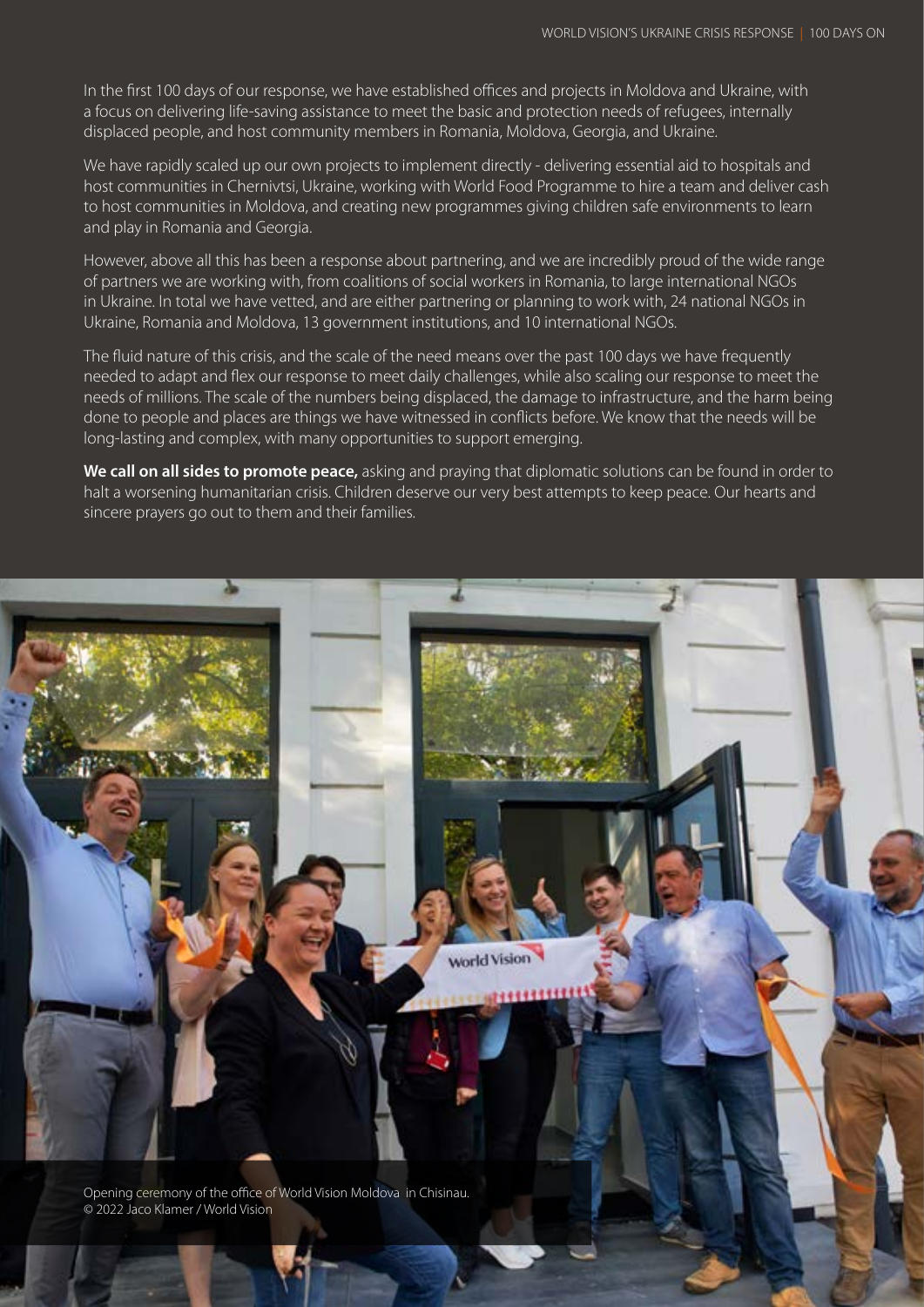# **Response Goal**

Deliver life-saving assistance to meet the basic and protection needs of refugees, internally displaced people and host community members in Romania, Moldova, Georgia and Ukraine.

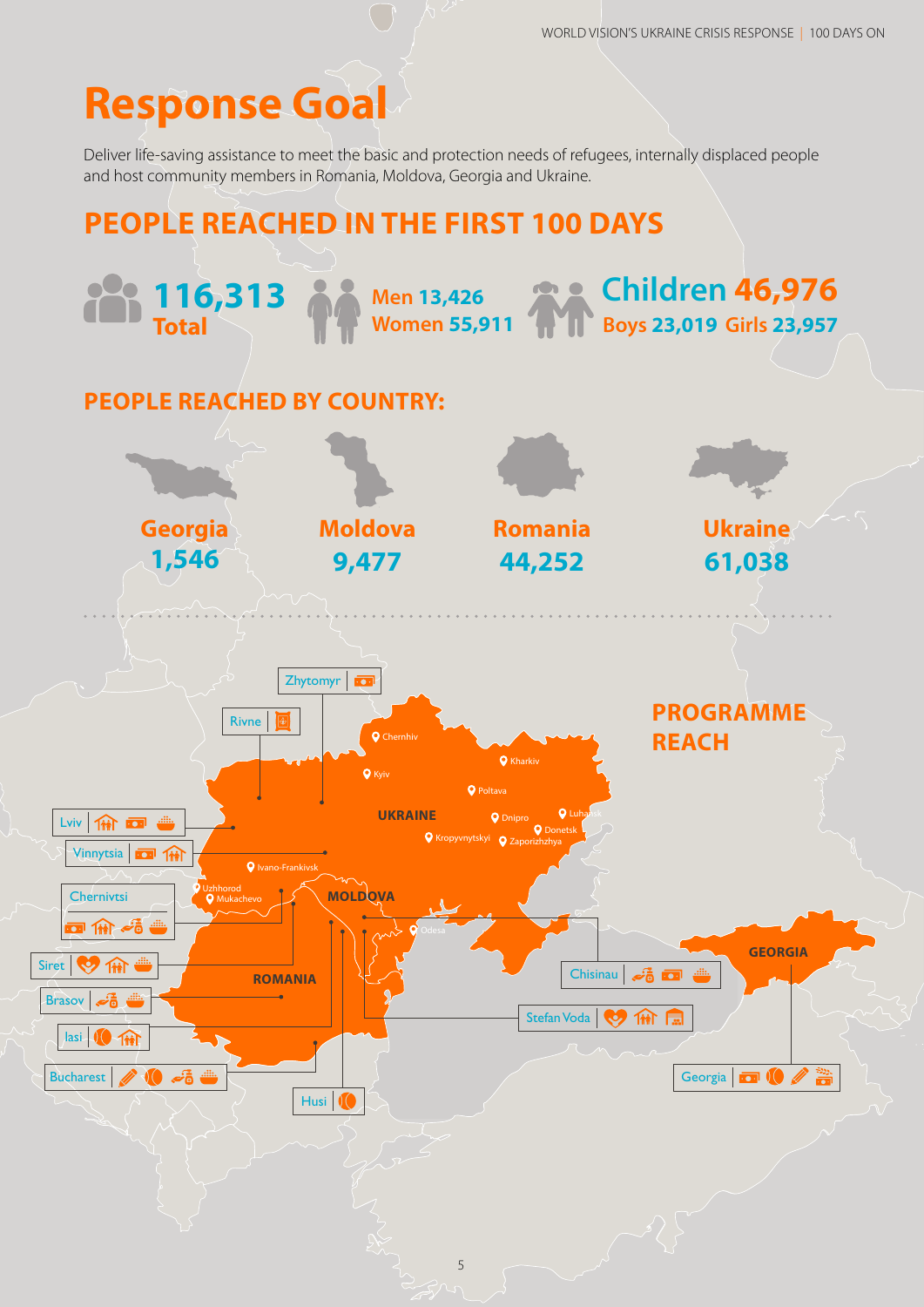# **Impact by sector**



### **OBJECTIVE 1: BASIC NEEDS**

### Deliver life-saving in-kind and cash assistance to meet basic food, shelter and WASH needs

From the earliest days of the crisis, the World Vision Romania team responded to the sudden influx of Ukrainians by mobilising over 40 staff to assist them as they crossed the borders and came to shelters in Bucharest and Iasi. This included food, shelter, hygiene items and portable latrines, as well as referrals to key services and information. In Georgia, our office took action to support stranded families when they no longer had a safe home to go back to.

Our Romania office then became a launch pad for our operations in Ukraine and Moldova, focussing on addressing the basic needs of the millions of displaced families in Ukraine, and those transiting or staying in Romania and Moldova with essential food, hygiene and shelter support.

In Romania, we partnered with several shelters in Iasi, the first major city many refugees come to after crossing Moldova, or the busy border crossing in Siret with Ukraine. In Bucharest, we partnered with the General Directorate of Social Assistance and Child Protection (DGASPC) to supply RomExpo, a community hub in the city that began life as an overflow shelter, but was quickly supplying over 1000 refugees daily with essential food, hygiene and other necessities. We've also applied what we learned from RomExpo, and used it to set up or support existing hubs in other major cities in Romania. And we built on relationships with local government in Romania to partner with hospitals across the border in Chernivtsi, addressing local needs and growing our response based on local knowledge.

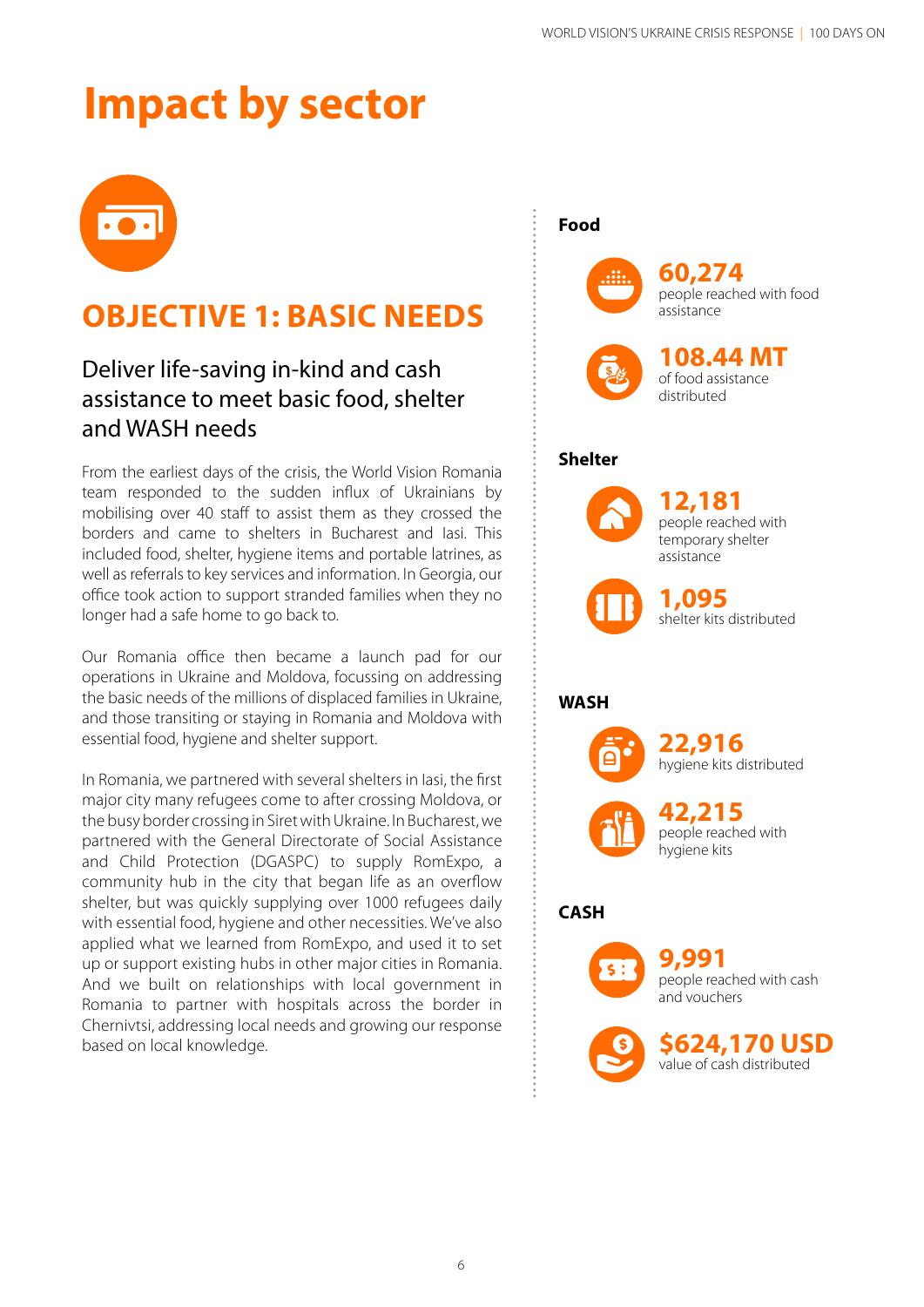In Moldova, World Vision partnered with World Food Programme to bring our collective expertise in cash voucher programming to the Ukraine response. World Vision and World Food Programme have worked together to deliver cash assistance in dozens of other emergencies, and in Moldova tailored this work to support host families in one of the poorest countries in Europe. Through our cash programmes, we also made new contacts in the community, met new partners, and listened and responded to their needs to identify other essential gaps.

In general in our Ukraine Crisis Response, supporting local agencies, shelters, and NGOs has allowed us to reach further quickly, supporting many thousands with food, shelter and hygiene through existing networks. Access to basic needs such as food, shelter, and sanitation and hygiene continues to be critical for both refugees and displaced families, and will continue to be a major part of our response after the first 100 days. Local procurement of food commodities from a localised food basket in Moldova, Ukraine and Romania significantly reduced the turn-around time for much needed emergency assistance to reach disaster-affected families and helps support the local economy of towns and centres where we are working.



Britain's Prince Charles, Prince of Wales, Custodian of the Crown of Romania Princess Margareta (L) and Head of the Romanian Emergency Service and State secretary at the Internal Affairs Ministry Raed Arafat (R) speak with volunteers as they visit the center for Ukrainian refugees at the "ROMEXPO" exhibition center in Bucharest, Romania, on May 25, 2022. ©ALEX MICSIK/ AGERPRES FOTO/AFP via Getty Images)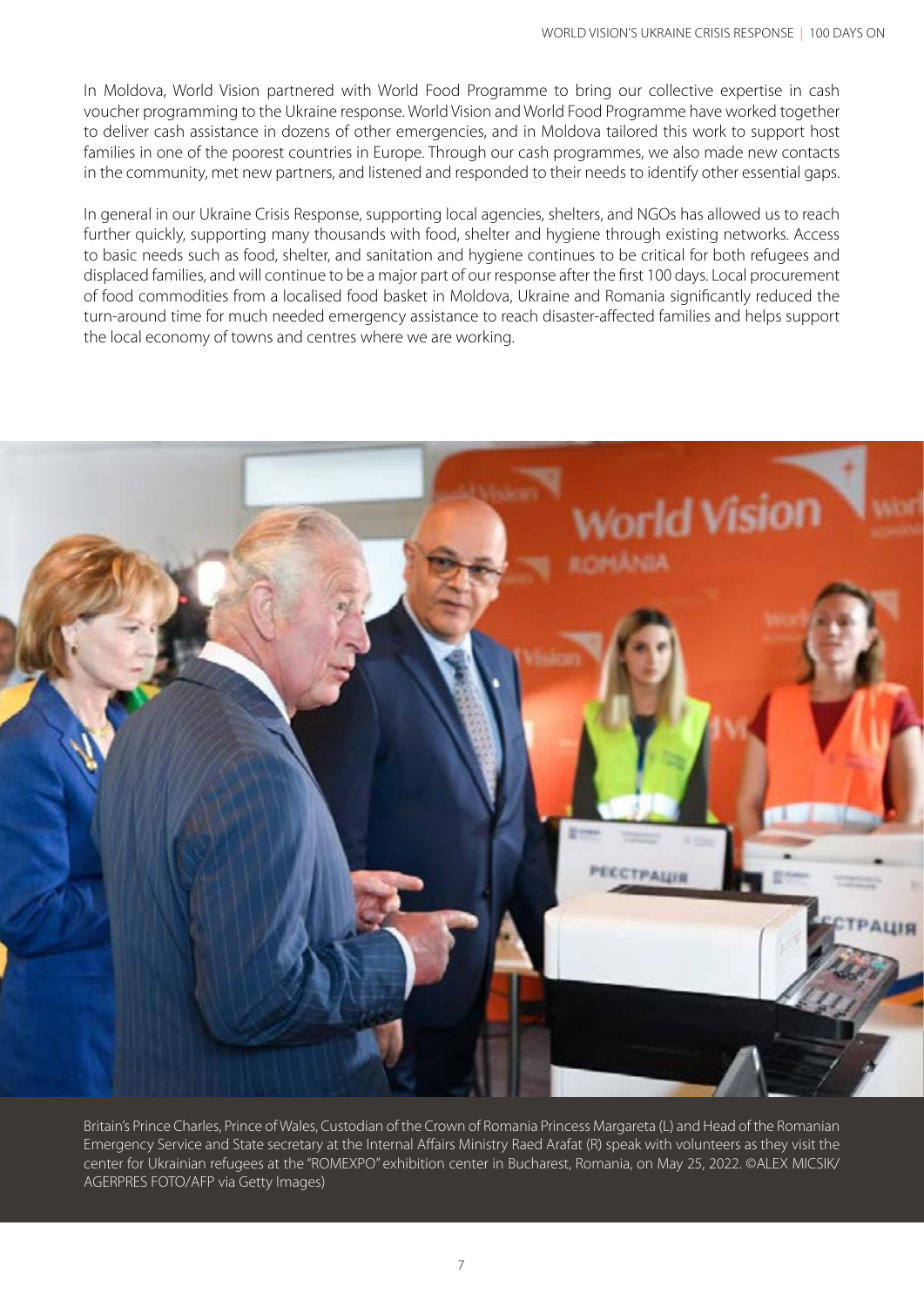# **Case study** Supporting shelters in Iasi, the crossroads from Siret and Moldova

### *"We didn't want to leave, of course. We hoped that the victory would be fast."*

Evhen\*, 17, brought his mother, Alla, to Romania from Ukraine in hopes of finding a safe place for her to escape the conflict. Their home city of Dnipro saw a handful of bombings before the two fled.

Evhen made the decision to leave out of concern for his mother's health. Alla has several health problems, and has previously had a stroke. Evhen feared the stress from the conflict might make her health deteriorate further.

"I was really worried about her because her mental state was also getting bad. Everyone's mental state in Ukraine [is] getting bad right now," Evhen says. "But I was really worrying for my mother, so I decided we had to go."

Their final night in Dnipro was terrifying for Alla. "There were sirens…we were staying in the basement because the sirens were non-stop."

Alla and Evhen travelled by car from Dnipro to Moldova. After crossing the border, volunteer drivers brought them to the Egros Refugee Transit Centre in Iasi, Romania, where World Vision is helping Ukrainian refugees.

Though many around the globe were shocked when conflict broke out in February, Evhen and his friends were not. Seeing conflict within Ukraine's borders was a part of his childhood, so much so that he understood war to be a part of what makes Ukraine.

"You know, many people are thinking that war in our country began the 24 of February. War in our country has been going on for eight years. It came back in 2014." he explains. "I've grown up with war. I was nine when war started. I guess I'm lucky that I wasn't seeing it with my own eyes for a big part of my life."

He is the only person from his friend group who has made the journey out of Ukraine as a refugee, and he worries for the safety of his friends and extended family who chose to stay. Alla feels the same, and encourages their loved ones back in Ukraine to make the journey across the border.

"We are always calling people back home and telling them…how good it is here" she says through tears. "There is a feeling that we've left them behind."

Evhen leaves behind not just his friends, but a blossoming career and education. As a second-year university student, he was studying law and psychology and was performing as a theatre actor outside of class. The day the conflict broke out in Ukraine, Evhen was meant to sign a modelling contract. Instead of a career, the arts quickly became a way for Evhen to escape the tragedies happening outside his city.

"Leading up to the conflict, there was tension in the air. The theatre that I perform in was my safe space where I could be myself and not think about those things."

Evhen's goal now is to find his mother a safe place to stay in Europe, and then return to Ukraine. He remains hopeful for what the future might bring—for both himself and Ukraine.

"I see my future back in Ukraine. As long as Ukraine exists, my future exists for me."

\*Evhen's name has been changed to protect him and keep him safe.



\*Evhen (named changed) is a 17-year-old boy who decided to take his mother to safety, outside Ukraine. He says he's grown up used to war and has been saddened by the destruction of his country, but still sees his future in Ukraine. © Brianna Piazza/ World Vision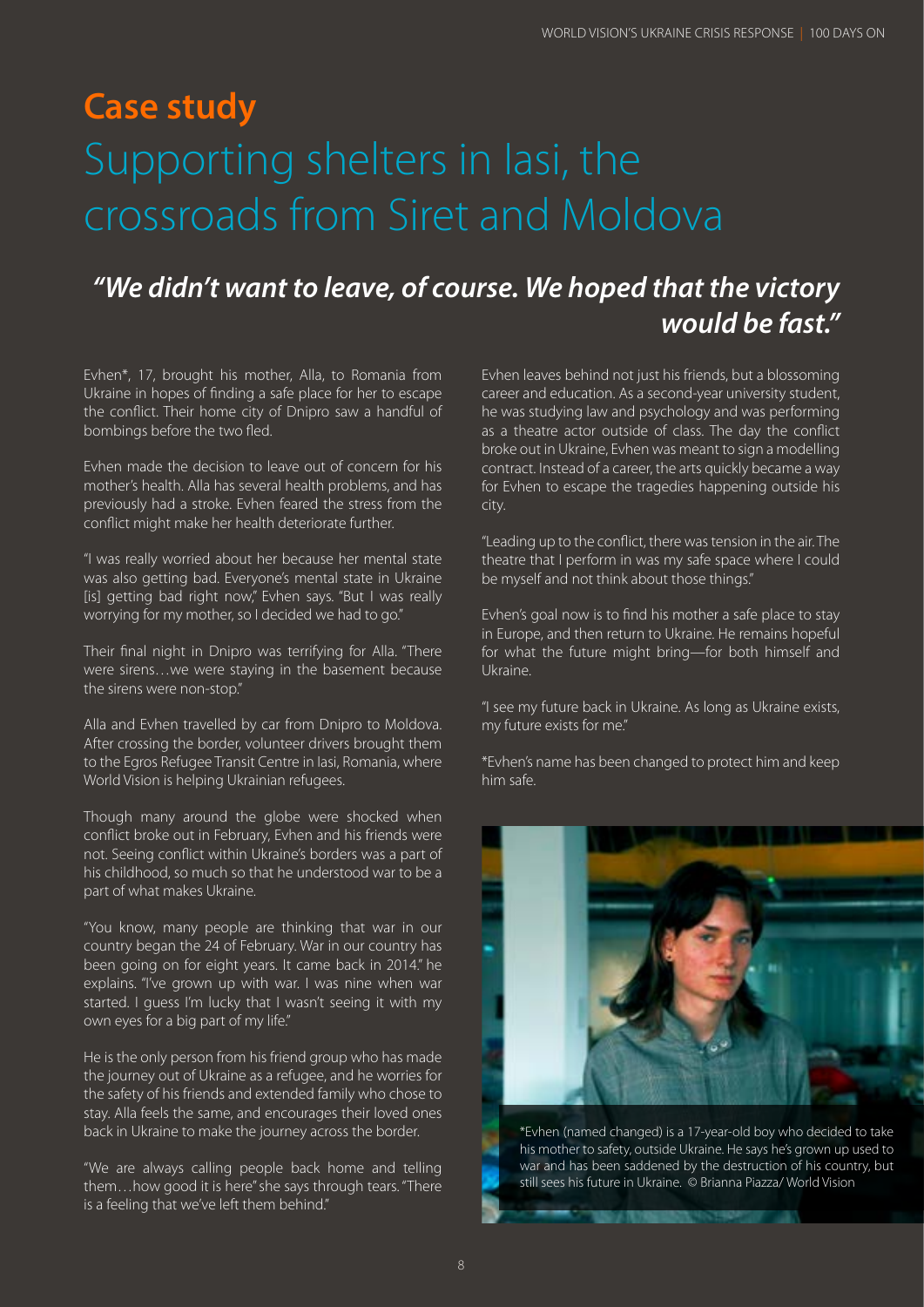

### **Child protection OBJECTIVE 2: PROTECTIVE ENVIRONMENTS**

Support affected women and children with child protection, gender-based violence and mental health and psychosocial support services and protect against sexual exploitation and abuse

Along with a provision of basic needs, food assistance and cash distributions, our response activated a minimum package of protection interventions, identifying and working with local partners that had the capacity to support the ecosystem children are living in. This involved training partners on basic psychological first aid (PFA), humanitarian accountability and principles, as well as safeguarding standards and mechanisms.

In Romania, we initially established child play areas at the major border crossing points in Siret and Husi, before moving to focus on the urban centres where children and their families were staying. In Bucharest we have established three Happy Bubbles - enhanced Child Friendly Spaces – that provide recreation and non-formal education to refugee children.

In Georgia, our existing pool of experienced music therapists and psychologists were able to instantly respond to the needs of children suddenly trapped on holiday, conducting music therapy and inclusive dancing sessions for children aged 3 to 14. Working with UNHCR, we also maintain a 24/7 hotline that can provide protection and assistance to Ukrainian refugees anywhere in the country. And in Tbilisi, Batumi and Kutaisi, our staff have worked with the government of Georgia and UNHCR to hold sessions on gender-based violence for Ukrainian women.

In the coming months we will continue to focus and expand our protection activities, with a pool of highly dynamic local partners and direct implementation in Ukraine, Romania, Moldova and Georgia. Across our response, we have strived to integrate child protection and MHPSS with education as much as possible, and this will continue to be the case in our forthcoming summer camps and back to school activities.



Happy Bubbles (service hubs with integrated activities – MHPSS, education and child protection) established and supported

#### **1,128**



children supported with child protection programming

**341**  child protection kits distributed

#### **Mental health and psychosocial support services (MHPSS)**



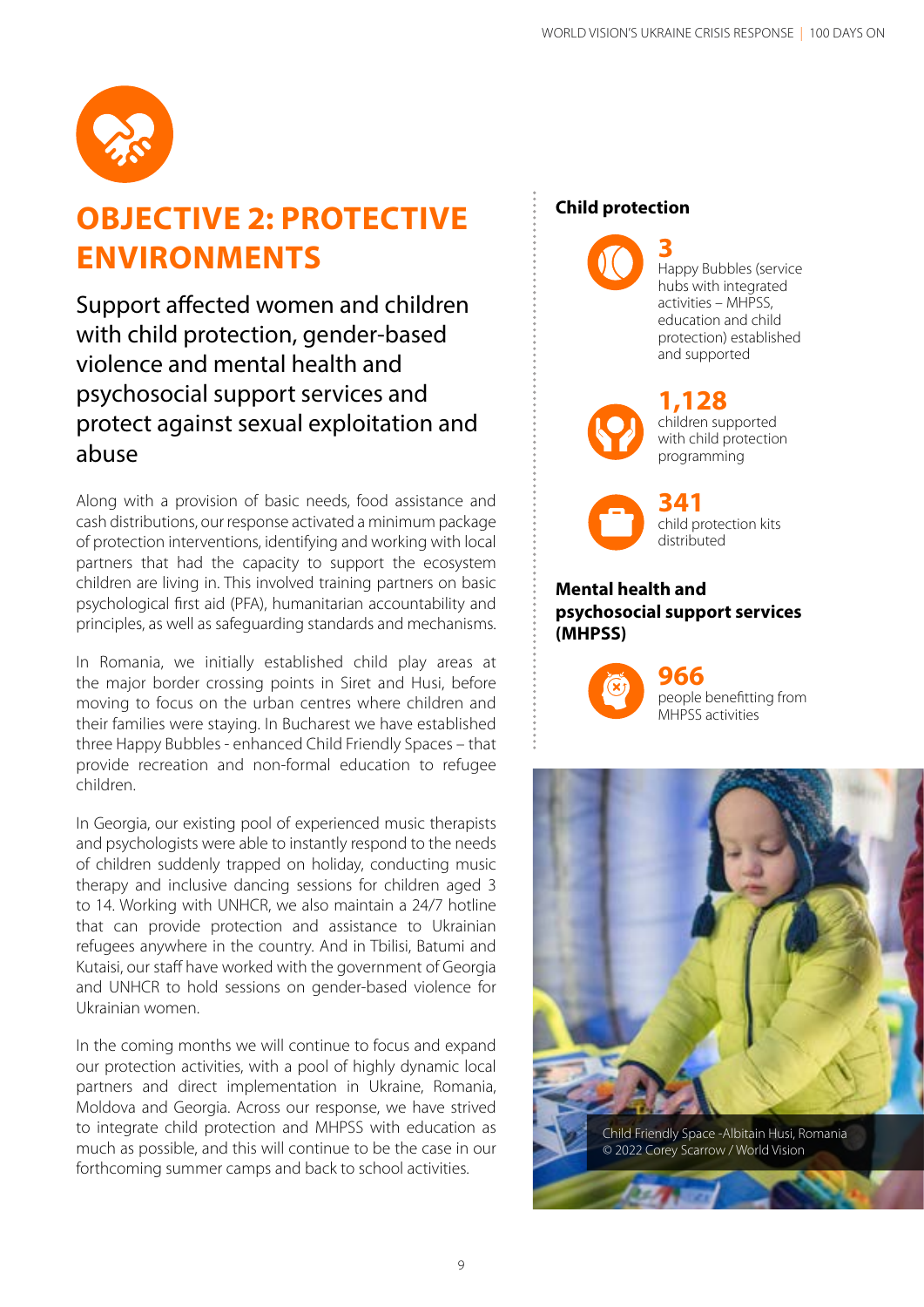

### **OBJECTIVE 3: FACILITATE ACCESS TO INFORMATION, EDUCATION, HEALTH CARE, SOCIAL PROTECTION, AND OTHER BASIC SERVICES**

**Access to information, education, health care, social protection and other basic services** is challenging for a population on the move, especially for children. World Vision's Ukraine Response pivoted very quickly from a focus at the border crossings to a focus on assisting refugees in the urban centres. This was necessitated by the improved processes at the border, which facilitated the movement of people to the cities quickly. While continuing to address immediate needs for food, shelter and hygiene items, we are increasingly addressing longer-term needs of the refugees as well, such as education.

World Vision has identified and engaged Ukrainian teachers to pair up with Romanian teachers in the facilitation of nonformal activities in Happy Bubbles and for formal activities connected to Romanian schools. This enhances social cohesion between refugees and host communities and ensures that Ukrainian refugee children continue learning in their curriculum with the support of Ukrainian teachers. We are also working on integration activities in Georgia, Romania and Moldova to help children enrol in local schools, for refugees to learn the local languages, and to help parents find jobs.

In the coming months, we are planning to roll-out over 90 non-residential summer camps in Ukraine to help displaced children process their experiences and catch up on schoolwork. There will be additional summer camps in Moldova, and a series of educational summer activities in Romania. The summer camps are in large part a result of the commitment our technical experts have made to the education cluster in Ukraine and the Education sub-Working Group in Romania, to ensure standardisation of practice and incorporation of key programming elements across diverse partners during design and implementation.





**100** 

education kits distributed



**117** 

people referred to medical care



people provided with livelihood support services

### **1,000**

**186** 



### **4,000**

people reached with hospital supplies



a computer at the Portable Connectivity Center that World Vision has opened with its partners Geeks without Frontiers in Bucharest, Romania. © 2022 Paul Wu / World Vision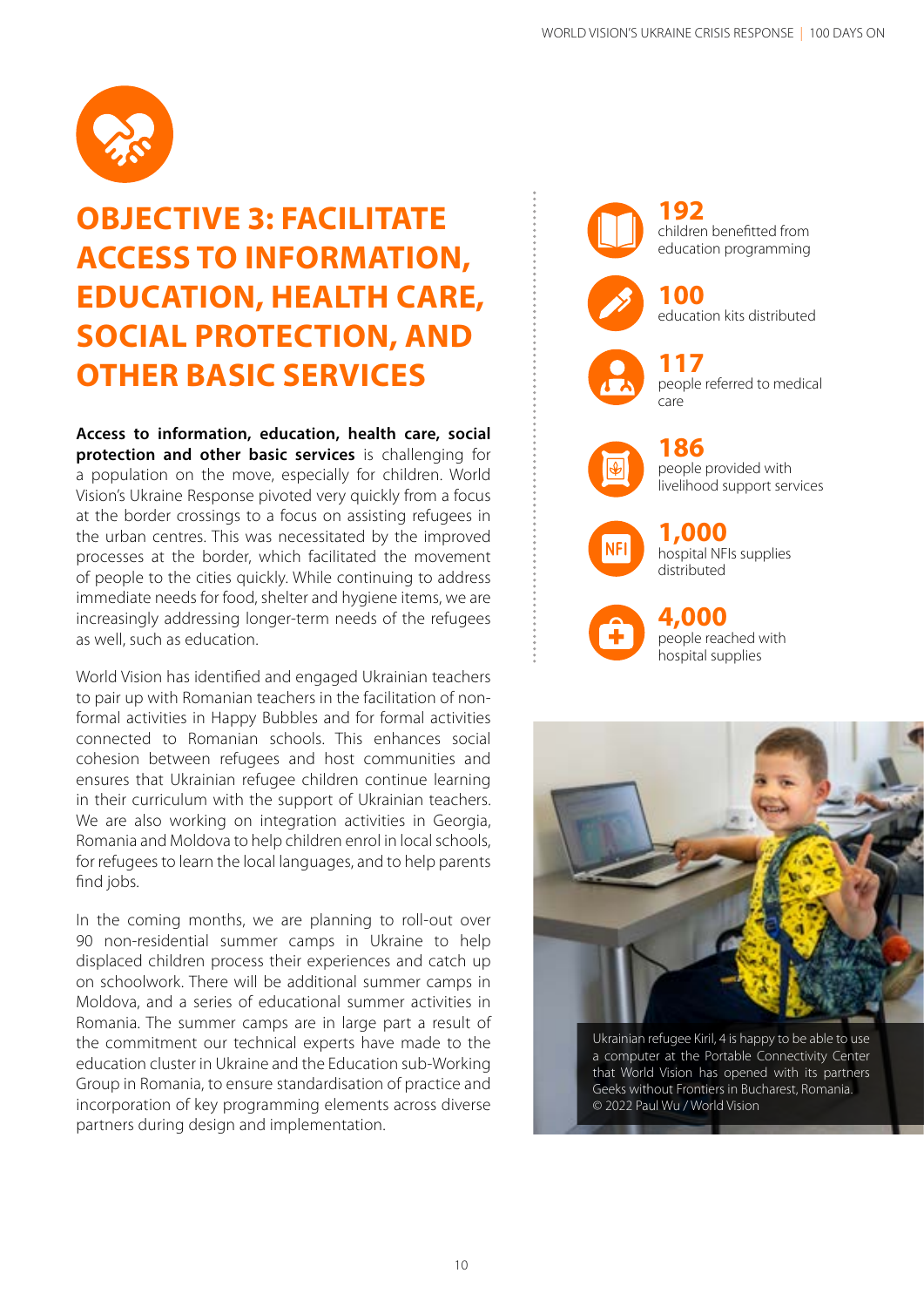# **Case study** Navigating bureaucracy to continue education in Georgia

Masha is a 12-year-old girl from Zaporizhzhia, who's been in Georgia for nearly four months now. She came to Georgia for a skiing holiday with family and friends in February, but stayed after the beginning of the conflict in her home country.

"In the beginning it was very boring. We were all sat in the hotel feeling homesick, constantly checking our phones, but one day World Vision came with musical instruments, and everything changed; we started playing games and doing fun activities with them."

In Georgia, World Vision has been supporting children from Ukraine from the very first day of the crisis, providing psycho-social support through music therapy, as well as direct assistance with cash vouchers for food, medicine, clothes, and other necessities. World Vision heard from parents that one of their main concerns was the limited access to education for Ukrainian children.

The Ministry of Education and Science in Georgia took the decision to simplify the process for enrolling children from Ukraine into public and private schools. The World Vision team was actively involved in supporting families with documentation and bureaucratic processes and has helped more than 70 children enrol in schools to date.

An important part of Masha's new life has been adapting to studies at her new school. She's at a school that offers classes in Russian, so she can continue her education in Georgia without facing a language barrier.

Her teacher recalls, "At the start she was shy and a little constrained, but now she wears a smile on her face and is well liked by classmates and teachers alike."

Masha's favourite subjects are biology and sports, as well as Georgian, which helps her communicate with her new classmates. Every day she also rides the bus with her Ukrainian friends that are staying at the hotel with her. And of course, every week she takes part in the extracurricular social and sport activities organised by the World Vision team.

Overall, Masha is satisfied with the help World Vision Georgia has provided her and has given us 'a high score!'. With the end of the school year approaching and the start of holidays in sight, she hopes she and her friends will be able to spend some time by the sea.

Overall, 1424 people (523 children among them) have benefited from World Vision's Ukraine Crisis Response in Georgia.



11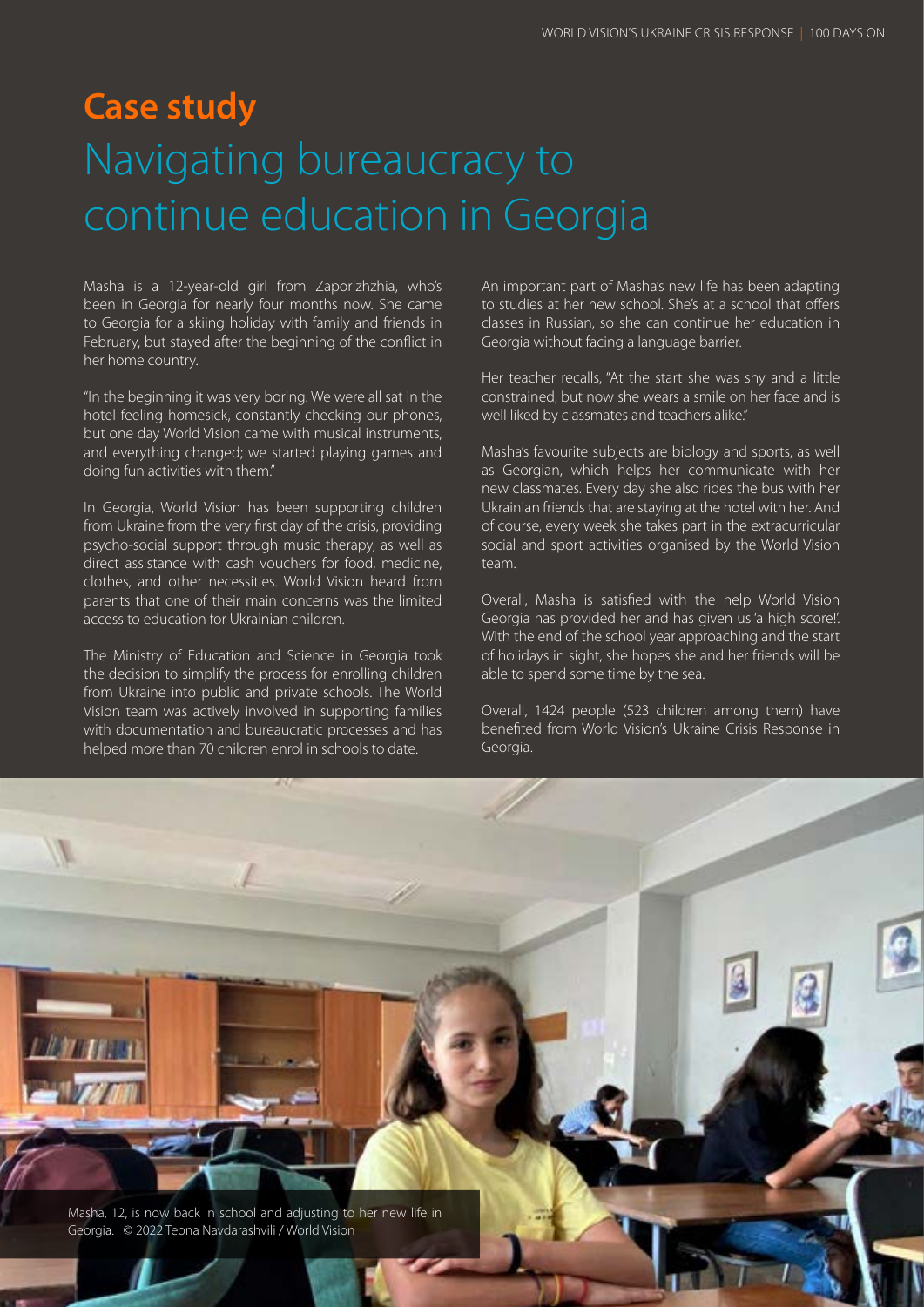Four-year-old Vasilina plays at World Vision's safe playing area at the Siret border. This area allows children and their families the option of warming up and a time to play after their long trips from Ukraine. © Laura Reinhardt / World Vision

WORLD VISION'S UKRAINE CRISIS RESPONSE | 100 DAYS ON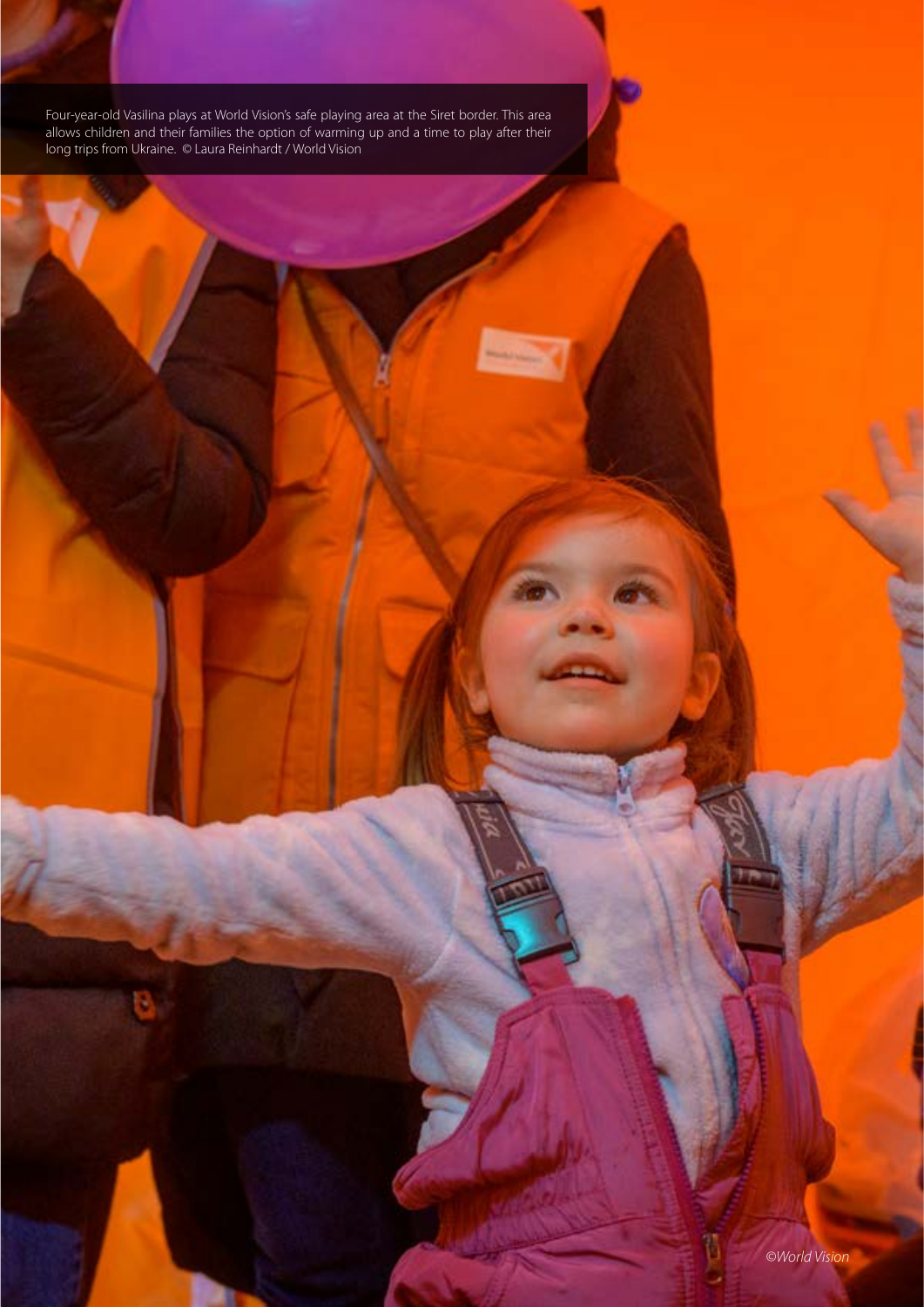# **World Vision programming approaches in review**

It has been really positive to reflect on what went well in the first 100 days of our response. From not having an established office in Ukraine, we quickly began cross-border shipments to support hospitals treating displaced families in Chernivtsi and worked with NRC to deliver hygiene supplies to their long-standing projects in the Donbas. We established offices in Chernivtsi and Lviv, out of which we signed additional partnerships. There are now shelters in Vinnytsia that World Vision has helped partners to make more child-friendly, and farmers in Rivne planting seeds so affected communities can contribute to food supply, diversify nutritional food baskets and strengthen their resilience.

In Moldova, too, we are now officially registered and have established an office. We recently even received an official appreciation letter from the President of the Government of Moldova, thanking World Vision for our support to the most vulnerable people in the refugee and host communities since the conflict in Ukraine.

### **WORKING WITH PARTNERS**

In this response, we established a strong local partnership network which has allowed the response to be grassroots driven. Partners have impressive reach and systems of their own that add immense value and who we can learn from, for instance, Arms of Mercy in Chernivtsi, Ukraine, who use an innovative QR code system for stock management.

As a Christian organisation, we believe that communities of faith within and outside Ukraine have a key role to play in restoring peace to Ukraine as well as praying for those caught up in and responding to the crisis. It has been inspiring to see the work of faith groups in places including Stefanvoda in Moldova and Lviv in Ukraine, and World Vision has a role to play in supporting their efforts. Faith and humanitarian agency partnerships are key to getting aid and support to those who need it. We work with all people of goodwill to save lives and livelihoods, help those who have lost or fled their homes, and to protect the vulnerable.

By working with partners, we are able to support and complement existing systems – such as the shelters in Iasi, RomExpo in Bucharest, and Mission EurAsia in Chernivtsi. We have also had to learn and improve ourselves, deepening our expertise in partnering and developing differing approaches to partnering for governments, NGOs, and churches. There is no one size fits all approach – they all require different types of agreements, different ways of engaging, and different types of support.

Going forward, we are committed to working with our

partners to build capacity and ensure humanitarian standards are upheld. In the first 100 days, we conducted rapid organisational capacity assessments of eight national NGOs in Ukraine, with more planned. This is a crisis where it is clear to see the strategic importance of localisation, and of World Vision's role in supporting these actors. In Moldova and Romania, we have already rolled out a series of trainings in child protection, preventing sexual exploitation and abuse, psychological first aid, procurement, and finance topics.

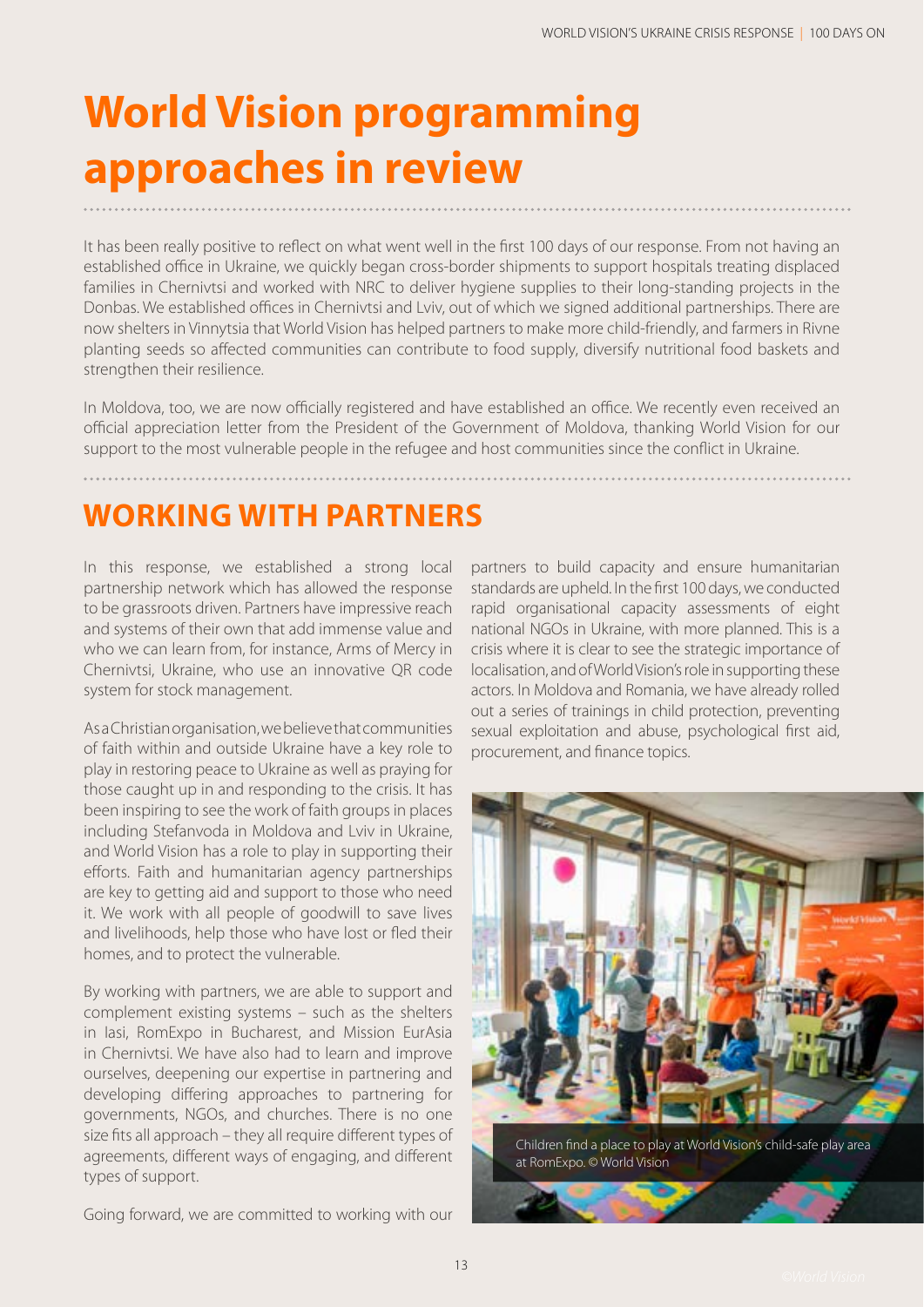

### **MOVING FORWARD**

#### **Addressing host community needs**

Our response has understandably been focused on Ukrainian refugees, but it is important to keep in mind and monitor the needs of the local host communities as well. In Moldova, we (and the UN agencies) quickly discovered huge needs in the host community due to their existing vulnerability as one of the least developed countries in Eastern Europe. This has been further stressed by the social-economic crisis, and elevated levels of inflation. In Moldova, we will adapt our response to support not only the refugees, but also the local Moldovan community, to improve their livelihoods, mitigate the negative economic impact of the crisis in Ukraine and strengthen their resilience for future influxes.

#### **Scaling up cash**

World Vision has been committed to a cash-first humanitarian response since 2016<sup>1</sup>, and promotes its use as best practice<sup>2</sup>, as in our Venezuela refugee crisis response in Colombia.3

Cash has been at the heart of the planning for our response to the crisis in Ukraine from the very

beginning. And in this response, we have heard clearly from our partners and families themselves about the dignity of cash in giving families choice – to buy clothes for new job interviews, to diversify their food and buy things they like, to repay debts caused by the chaos of displacement, and in some cases, to cover family funeral costs.

Disbursements have already begun in Ukraine, Moldova, and Georgia, and this will be rapidly scaled up in the coming months with largescale multipurpose cash programming planned for all four response countries. We will also implement an increasing proportion of these programmes directly now that we are registered in Ukraine and Moldova.

It has been great to work with different partners, including local organisations, to provide cash assistance. In some cases, partners have not previously been involved in humanitarian assistance or cash transfers, but they clearly see the value in this modality, and are highly motivated to use cash to respond to the needs of displaced children and their families.

<sup>1</sup> https://jliflc.com/wp-content/uploads/2016/06/World-Vision-International\_12-commitments\_Presence\_World-Humanitarian-Summit.pdf

<sup>2</sup> https://www.wvi.org/sites/default/files/2019-12/CVP%20Overview%20Report%20links.pdf

<sup>&</sup>lt;sup>3</sup> Taetzsch, K. 2022. Economic Resilience "On-the-Move": new tools to leverage local markets for basic needs through conflict-sensitive approaches. World Vision. March 8th 2022. Accessible: https://www.wvi.org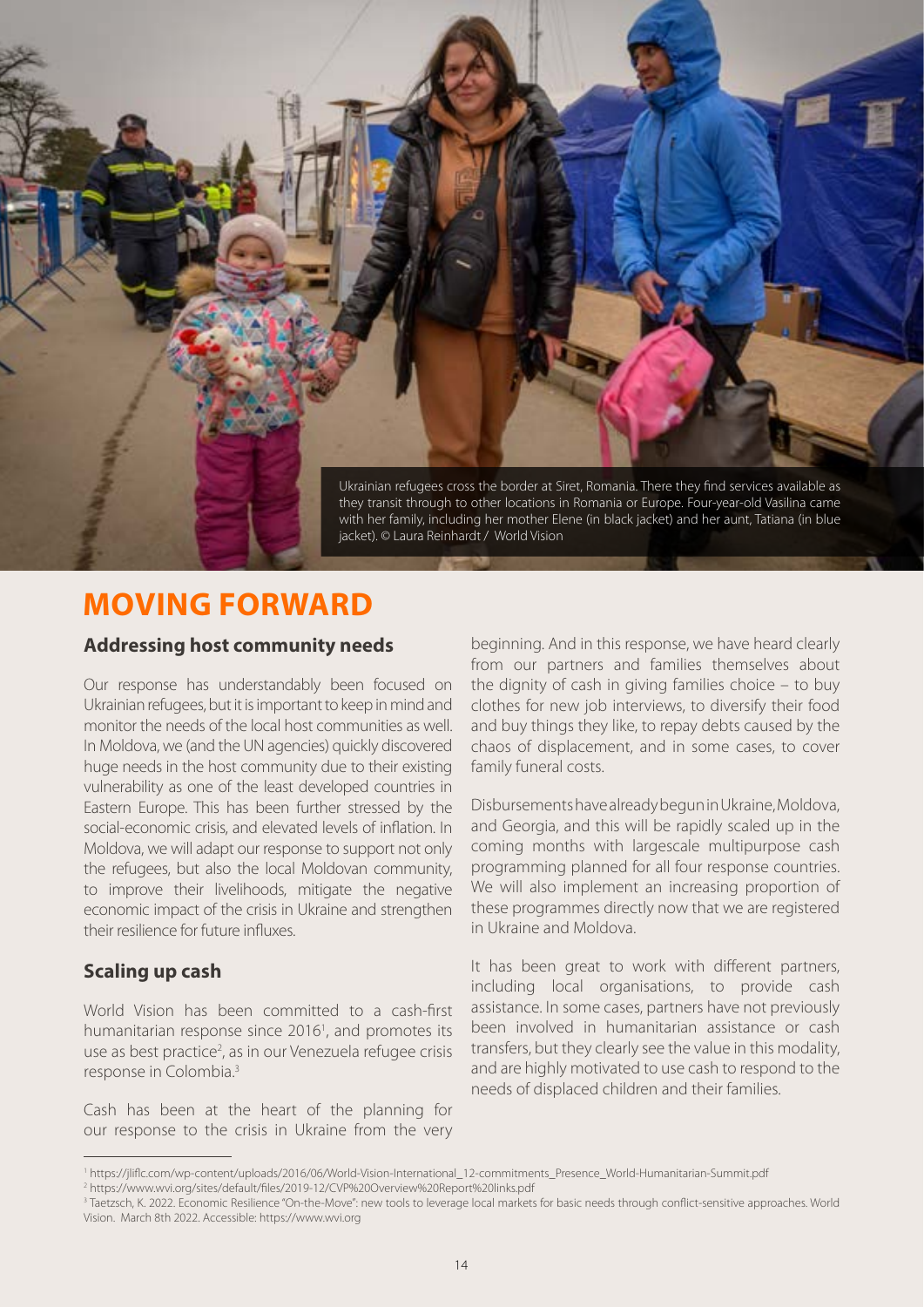# **Case study** Supporting host communities with cash assistance in Moldova

Since late February, Angelica Tanasi has offered shelter to as many as 14 people at a time in her 3-bedroom apartment where she lives with her 19-year-old daughter and 30-year-old son.

"I think I'm a person who always helps someone who needs it," she says.

In Moldova, World Vision and the World Food Programme (WFP) worked together to provide a one-time cash distribution to families hosting at least two Ukrainian refugees for more than one week. The program began in Moldova in April 2022 and concentrated on Dubasari and the capital, Chișinău. Each host family receives 3,500 Moldovan lei (\$190) to help cover their expenses, and the cash can be used on anything the family deems necessary.

Angelica was already hosting, and learned about the programme from the people staying in her house. It's been a huge help to her, and helps cover her rising expenses, especially electricity and water.

#### **Building an extended family**

By late April 2022, one family remained at Angelica's home—a mother and three daughters. Angelica and her children embraced them. She says, "We do everything together. We cook, clean, go for a walk."

"This is a family who took us in like we are their family," says 14-year-old Eugenia.

"When we were leaving, everything was usually like they show [on tv] the war, shooting, bombing," Eugenia

continues. "I was very scared. I didn't know how I would be received."

Angelica's 19-year-old daughter, Elisabeth, acts as an older sister for Eugenia and her sister Ana—helping them navigate around Chișinău. Angelica and Elisabeth babysit the kids while their mom works.

Elisabeth's face lights up as she talks about the girls. "They helped me feel like I'm a big sister," she says. She takes this role seriously by walking with the girls to local parks and helping nine-year-old Ana with her homework.

Elisabeth doesn't see her family's generosity as anything extraordinary. "It's important to help because we are people, and we don't know what it will be tomorrow. Today I help. Tomorrow, you help."

Even though Ana and Eugenia miss those left behind in Ukraine, they didn't feel safe once the war began. "I couldn't sleep well there. I couldn't go out for a walk, but I can do all these here," says Eugenia. "I'm happy here."

Youssef Mhanna, World Vision's lead in Moldova, thanks all the Moldovan host families. "We as World Vision appreciate what you are doing. And we will pray for you, and we will try to help you to continue supporting the Ukrainian refugees."

Youssef stresses the need for continued aid. He says, "Let's take this opportunity to support all of them and to ensure that the children, women, and men are helped and supported."

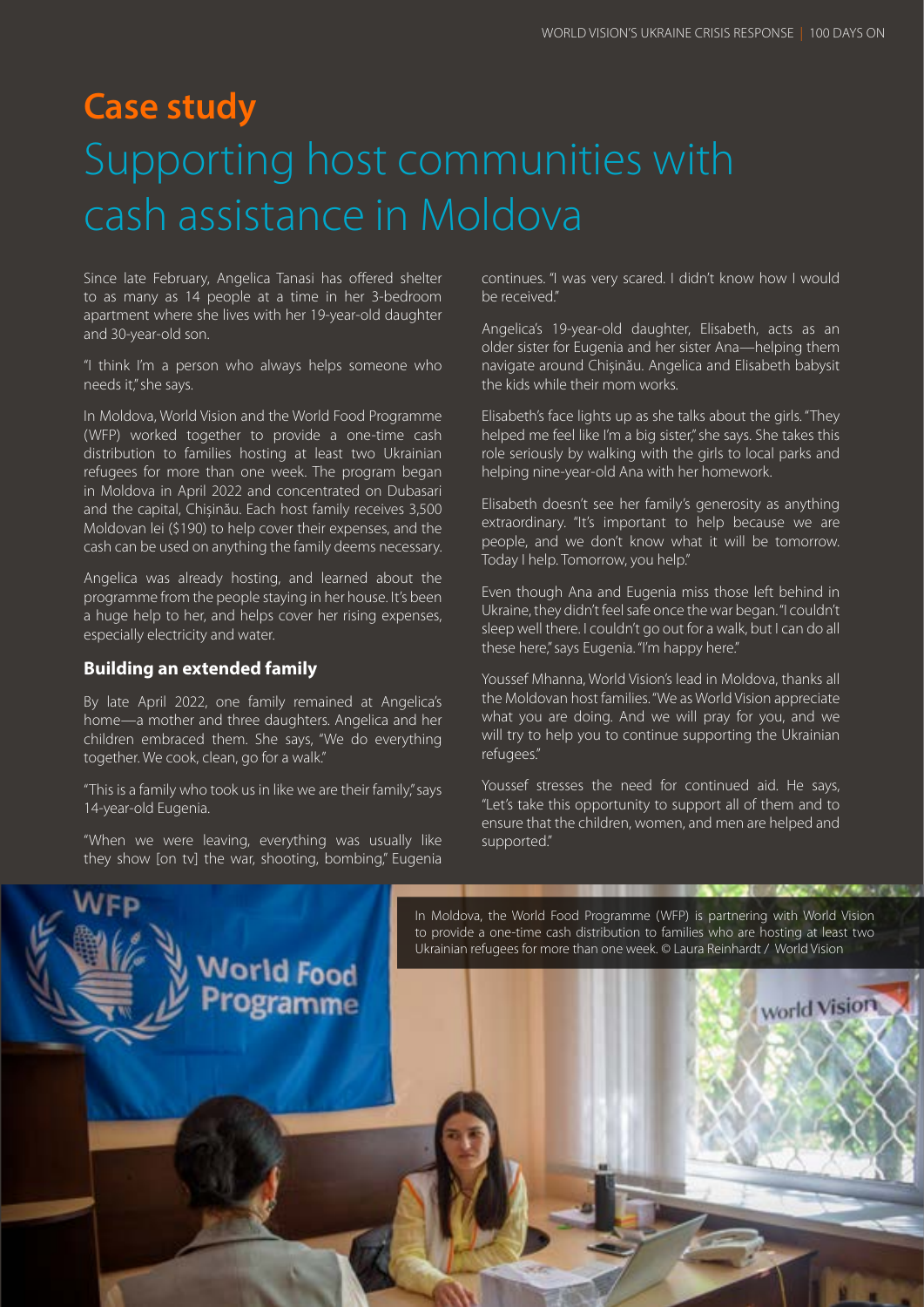# **External Engagement**

### **ADVOCACY**

Since the activation in March 2022 of the Temporary Protection Directive (TPD) in the European Union to respond to the influx of refugees from Ukraine, World Vision has advocated for this instrument to be applied to other refugees in need of immediate protection. Doing so would allow them to respond more efficiently and to avoid overwhelming national asylum systems. In Germany, World Vision briefed Members of Parliament on the TPD and non-discrimination of all refugees.

World Vision participated in a high-level virtual briefing organized by OCHA for UN Member States and partners on the current humanitarian situation in Ukraine and neighbouring countries, where our organisation highlighted World Vision's concerns for the protection of children trapped in Ukraine, on the move, and arriving in neighbouring countries. World Vision called on Member States and the humanitarian community to urgently establish mechanisms to identify and register vulnerable girls and boys in order to reduce the risks they face and begin to respond to their needs.

As co-chair of the Alliance for Child Protection in Humanitarian Action, World Vision contributed to the development of the Child Protection Advocacy Messages for the Ukraine Crisis<sup>4</sup> issued in April and endorsed the Moratorium on Intercountry Adoption from Ukraine<sup>5</sup>. As a member of the Joining Forces alliance, we called for urgent actions to protect children and their families in Ukraine<sup>6</sup>.

The child protection advocacy messages for the Ukraine crisis include key messages and recommendations for donors, humanitarian agencies and humanitarian leadership, as well as the wider international community. While children and their protection are at the centre of this document, the issues and recommendations address children and armed conflict, unaccompanied and separated children, accountability to children and families, localisation, child protection and education, food security and nutrition, trafficking, and genderbased violence.

The Moratorium calls for reunification of unaccompanied and separated children with their families when possible, if such reunification is in their best interest. This includes children who were living in residential care facilities when the crisis escalated, many of whom are children with disabilities. Intercountry adoption should only be considered once all family tracing and reunification efforts have been exhausted and stable in-country solutions, including kinship care, foster care, and national adoptions have been considered in accordance with the principle of subsidiarity.

In the United States, World Vision has launched a petition directed at Congress and the Administration that has been signed by over 5,000 donors and advocates calling on leaders to take action through prayer, emergency assistance, and ongoing care in the aftermath of Ukraine crisis – by creating or passing legislation that prioritises funding for refugees, addresses malnutrition and hunger crises in the wake of the conflict and provides mental health assistance for children

In the next 100 days World Vision's advocacy will focus on:



Increasing the access of refugees from Ukraine to services and legal rights based on temporary protection



Protection of unaccompanied and separated children from family separation and placement in residential institutions in Romania and protect and provide adequate services for children from institutions in Ukraine, including children with disabilities



Advocating for access to protection, especially child protection, for returnees and IDPs located inside Ukraine



Advocacy against attacks on education and to ensure access to education of refugee children in Romania, Moldova and of children in Ukraine

<sup>4</sup> ukraine\_crisis\_child\_protection\_advocacy\_messages\_the\_alliance\_cpha\_may\_2022\_final.pdf (alliancecpha.org)

<sup>5</sup> Call for a Moratorium on Intercountry Adoption in Response to the Conflict in Ukraine | The Alliance for Child Protection in Humanitarian Action (alliancecpha.org)

<sup>6</sup> Statement - Joining Forces (joining-forces.org)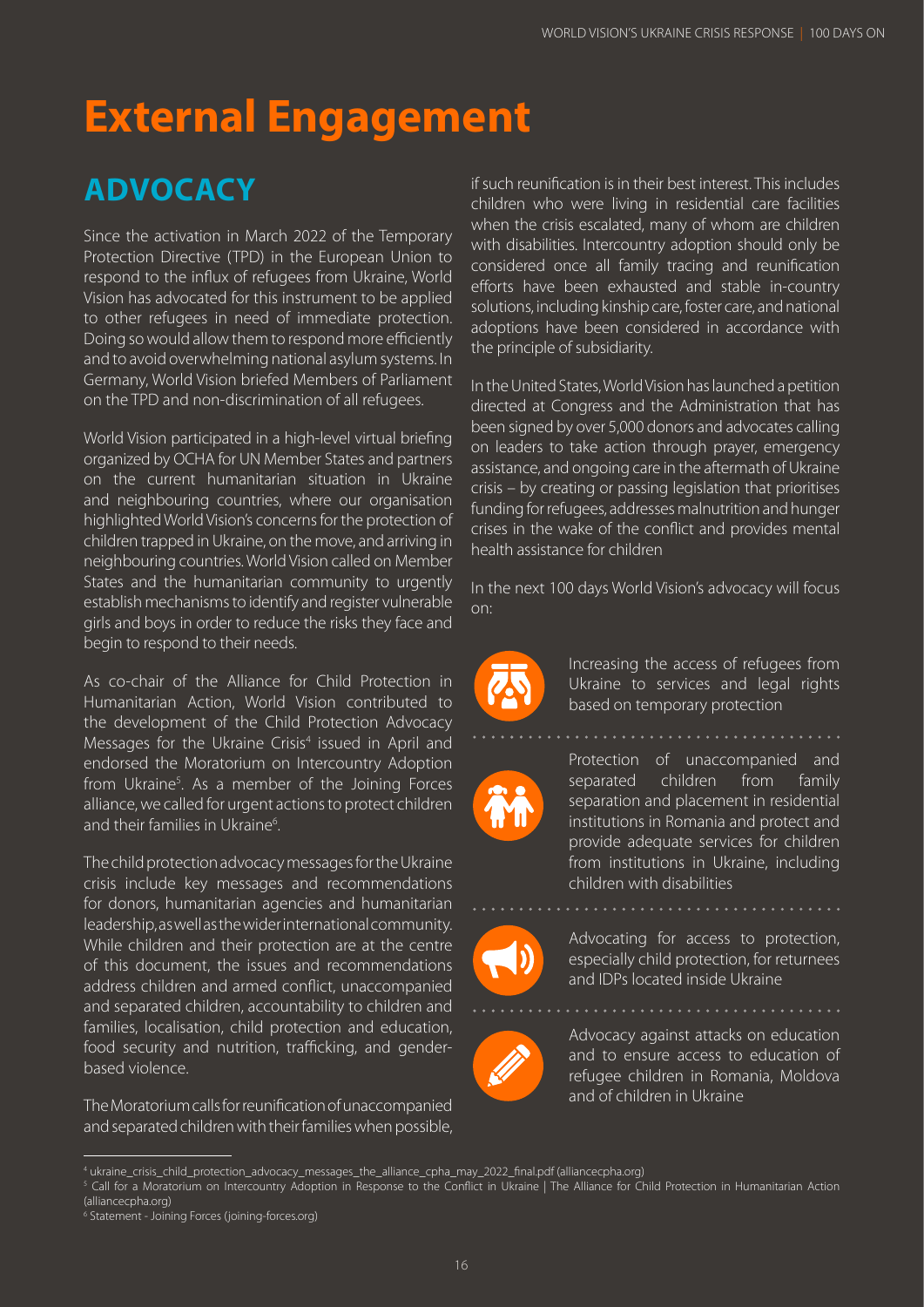### **MEDIA & COMMUNICATIONS**

In the first 100 days of the crisis, World Vision was included in 7,730 articles with a total potential reach of over 30 billion. You can read some of our spokespeople quoted below:

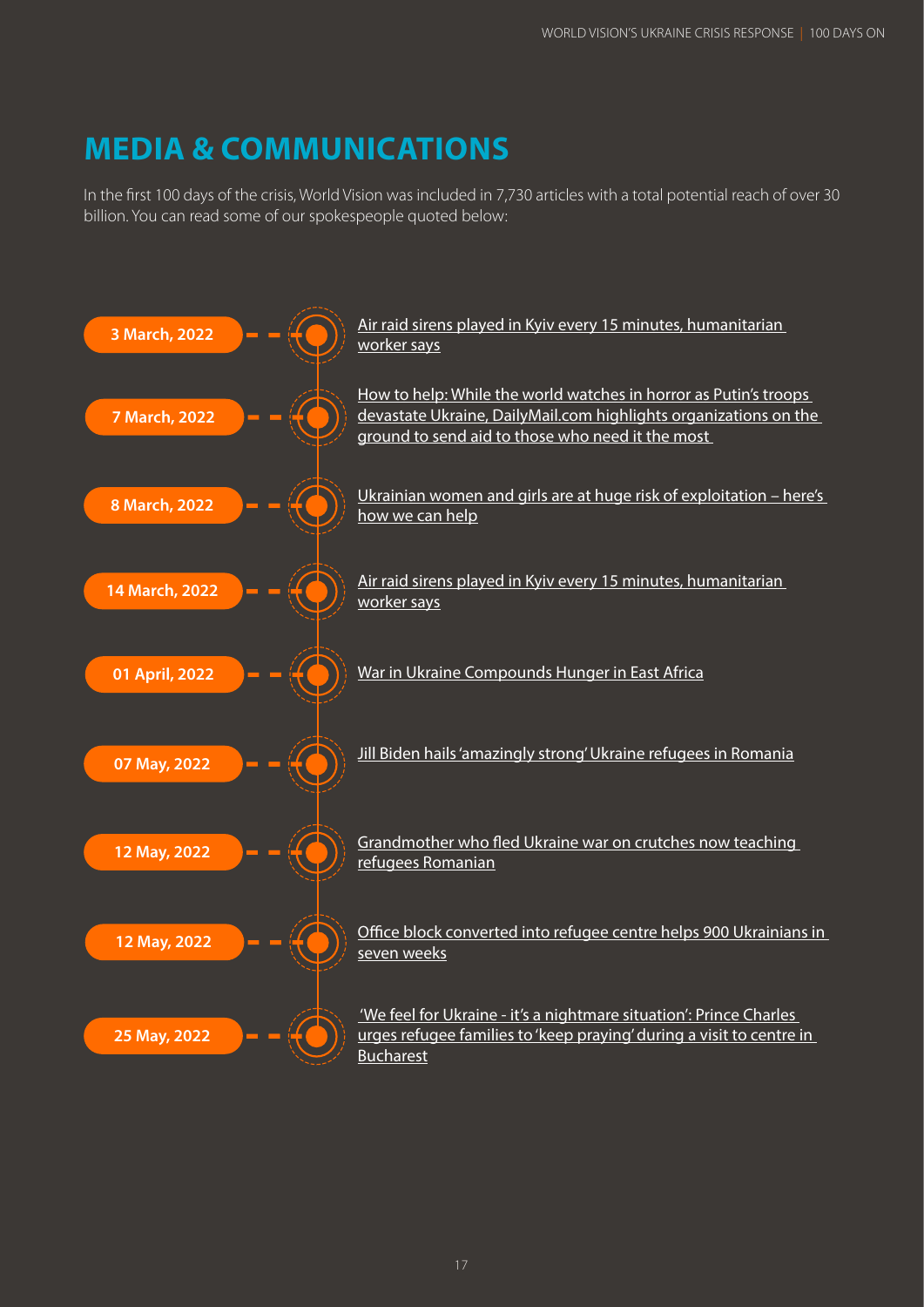# **Financial Report**

Funding confirmed for Ukraine Crisis Response: USD 97,748,775 Funding approved/allocated for field: USD 44,234,154 Grant Pipeline: USD 34,992,700

### **Thank you to all our partners and donors**